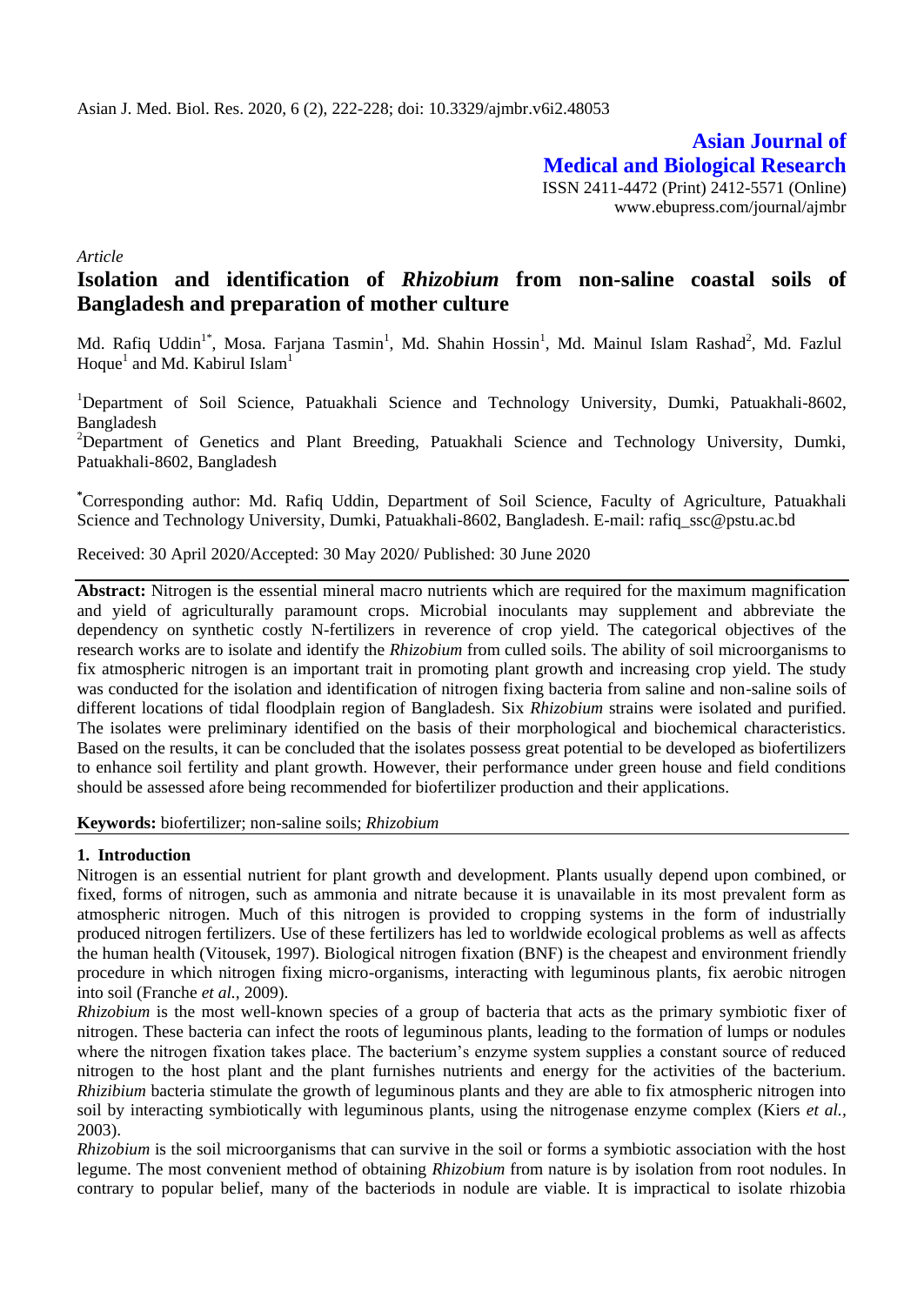directly from the soil because of their fastidious growth. The primary objective of the proposed research is to develop a cheap organic nitrogen fertilizer that could supplement synthetic nitrogen fertilizer.

#### **2. Materials and Methods**

## **2.1. Sampling site**

Selected sampling sites were Charfashion upazilla of Bhola district under AEZ 18 (Young Meghna Estuarine Floodplain) and Dumki upazilla of Patuakhali district under AEZ 13 (Ganges Tidal Floodplain) of Bangladesh.

## **2.2. Collection of soil samples**

For isolation of rhizobia, soil samples were collected from selected areas. Ten surface soil samples were collected from each location. For the convenience of discussion, the 6 soil samples are referred to as soil -1, soil-2, soil-3, soil-4, soil-5 and soil-6 and these soil samples were collected from Aslampur, Ginnagor, Osmangonj of Charfashion upazila in Bhola district and Srirampur, PSTU Farm, Jamla of Dumki upazila in Patuakhali, respectively.

## **2.3. Preparation of the soil sample**

Some portions of collected soil sample were kept in refrigerator at  $4^{\circ}C$  for isolation of bacteria. The rest portions of soil samples were then air dried ground to pass through a 2 mm sieve and then mixed to from a composite sample. Then these composite samples were kept in clean and sterilized bottles for physical and chemical analysis.

## **2.4. Experimental site**

The laboratory experiment was conducted at the Department of Soil Science and Central Laboratory, Patuakhali Science and Technology University, Dumki, Patuakhali during July 2014 to June 2015.

## **2.5. Soil analysis**

The initial soil samples were analyzed for physical and chemical characteristics. The physical characteristics includes textural class and the chemical properties include soil pH, electrical conductivity, organic matter, total N, Exchangeable K, available P and S content. Results of this analysis have been presented in Table 1.

| <b>Properties of soils</b> | Soil-1 | Soil-2 | Soil-3 | Soil-4 | Soil-5 | Soil-6 |
|----------------------------|--------|--------|--------|--------|--------|--------|
| %Sand                      | 19.2   | 19.5   | 19.3   | 21.7   | 20.9   | 21.5   |
| %Silt                      | 67     | 66     | 68     | 70.75  | 70.86  | 70.92  |
| %Clay                      | 13.8   | 13.9   | 13.6   | 7.55   | 7.75   | 7.68   |
| $pH(H_2O)$                 | 7.65   | 7.88   | 7.75   | 6.56   | 5.98   | 6.43   |
| EC                         | 0.67   | 0.80   | 0.73   | 0.12   | 0.20   | 0.17   |
| %OC                        | 1.070  | 1.069  | 1.081  | 1.091  | 1.079  | 1.086  |
| % OM                       | 1.845  | 1.762  | 1.812  | 1.880  | 1.743  | 1.810  |
| %N                         | 0.047  | 0.042  | 0.062  | 0.014  | 0.020  | 0.019  |
| P(ppm)                     | 8.73   | 8.67   | 8.59   | 10.65  | 10.76  | 10.63  |
| S(ppm)                     | 32.77  | 32.69  | 32.82  | 13.52  | 13.35  | 12.98  |
| K(meq/100g)                | 0.989  | 0.974  | 0.871  | 1.209  | 1.214  | 1.192  |

#### **Table 1. Physical and chemical characteristics of collected soils.**

# **2.6. Culture media**

Yeast mannitol agar media were used for culture of *Rhizobium*.

#### **2.7. Method of isolation**

Enrichment culture technique (in liquid medium) was used for isolation of bacteria.

# **2.8. Composition of yeast extract mannitol agar**

Mannitol - 10.0 g,  $K_2HPO_4$ - 0.5 g, MgSO<sub>4</sub>, 7H<sub>2</sub>O - 0.2 g, NaCl - 0.1 g, Yeast extract - 0.5 g, Distilled water - 1 liter and Agar- 15 g. The medium was prepared and was autoclaved at  $121^{\circ}$ C and 15 psi for 20 minutes. In the meantime, all accessories like Petridis and pipette (1 ml) was also sterilized by autoclave.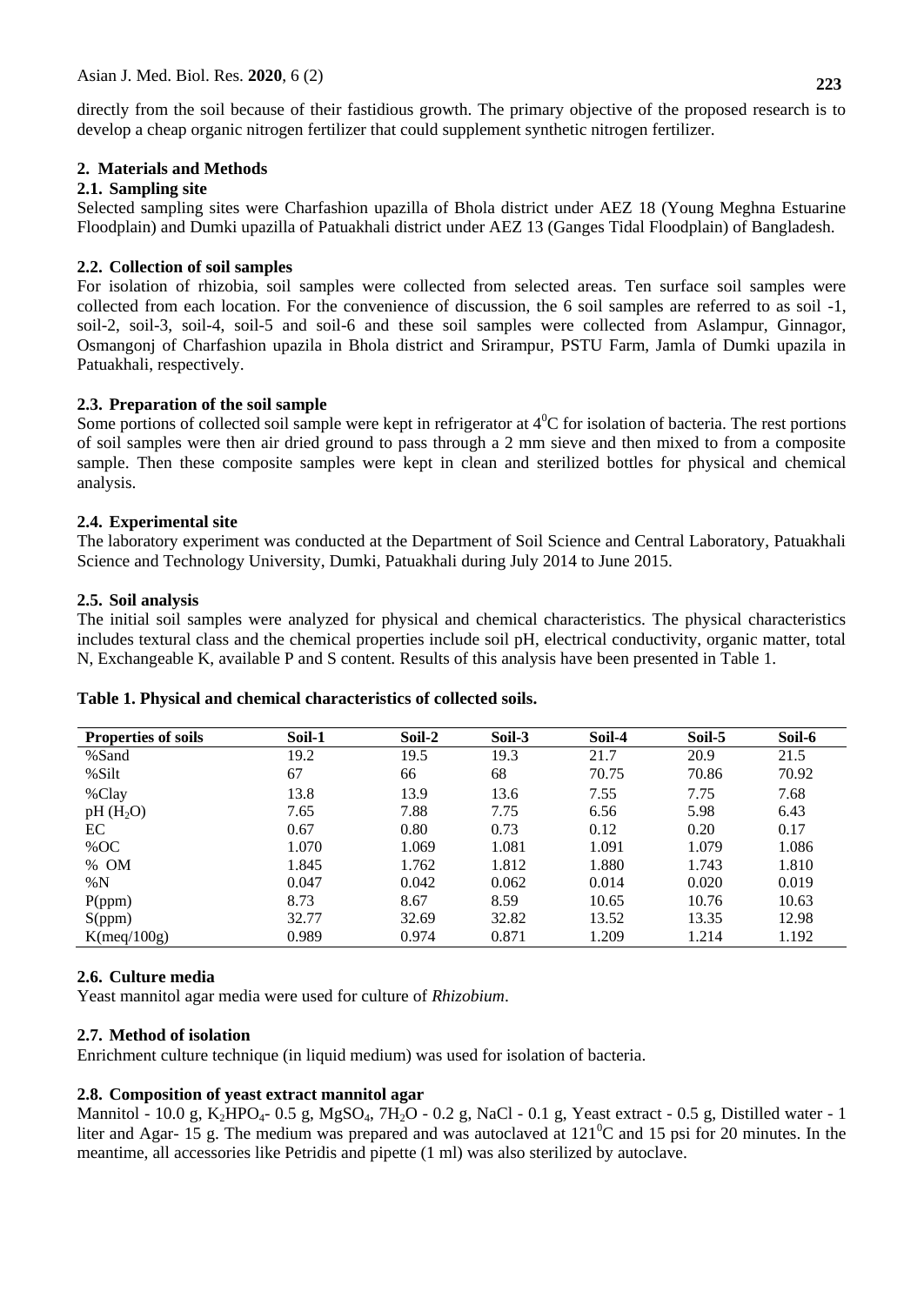# **2.9. Colony isolation**

**224**

The growth of *Rhizobium* was streaking on medium and incubated until pure growth was obtained. Finally, pure *Rhizobium* was cultured on slant medium as mother culture and stored in refrigerator. Then different biochemical test is to be done and new mother culture was done after 3-4 months. The colonies showing clear zones around them developed within 48 hours were transferred to agar slants of Yeast mannitol agar medium and allowed to grow at  $30^0 \pm 2^0$ C for three days. The cultures were then repeatedly plated in the same agar medium till pure strains were obtained and finally 20 bacterial cultures were maintained in the Yeast mannitol agar medium.

# **2.10. Estimation of bacterial population**

The viable cells were calculated by the following formula stated by Somasegaran and Hobben (Somasegaran and Hobben, 1985).

Number of cells/ml (CFU/ml) = [((Number of colonies)  $\times$  (Dilution factor)}  $\div$  (Volume per drop)].

## **2.11. Purification of isolates**

Six isolates of each *Rhizobium* were taken from respective cultured media and streaked on respective prepared plate's media. The streaked plates were incubated at  $28\degree$ C for 2-4 days. Repeated streaking was done until purification.

## **2.12. Identification of** *Rhizobium* **isolates**

The isolates of *Rhizobium* obtained from soils were described according to their growth characteristics on solid and liquid Yeast Mannitol Agar media. Some morphological characters such as the shape, size, color, texture of colonies and ability to alter pH and some biochemical characters such as carbohydrate utilization and fermentation, gelatin and starch hydrolysis, Congo red dye absorption.

## **2.13. Preparation and preservation of mother culture**

Purified isolates of *Rhizobium* were transferred into Yeast Mannitol Agar media and preserved for further study.

#### **3. Results and Discussion**

#### **3.1. Estimation of Rhizobia**

Bacterial populations of collected soils were determined and presented in Table 2. The results show the highest populations of *Rhizobium* 2.8\*10<sup>6</sup> were found in soil no. 1 (Aslampur, Charfashion, Bhola) and the lowest populations of *Rhizobium* 2.2\*10<sup>6</sup> were found in soil no. 2 (Jamla, Dumki, Patuakhali).

#### **Table 2. Bacterial population of** *Rhizobium* **from collected soil sample.**

#### **3.2. Isolation of** *Rhizobium* **from saline soils of coastal region**

Six *Rhizobium* isolates were obtained from Non-saline soil of coastal region. They were designated as R1, R2, R3, R4, R5 and R6 respectively (Table 3).

|  | Table 3. List of isolates from saline and non saline soil areas. |  |
|--|------------------------------------------------------------------|--|
|  |                                                                  |  |

| Soil No. | Isolate name | Location                      |
|----------|--------------|-------------------------------|
|          | R1           | Aslampur, Charfashion, Bhola  |
| ٠.       | R2           | Ginnagor, Charfashion, Bhola  |
|          | R3           | Usmangonj, Charfashion, Bhola |
| 4.       | R4           | Srirampur, Dumki, Patuakhali  |
|          | R5           | PSTU Farm, Dumki, Patuakhali  |
| -6.      | R6           | Jamla, Dumki, Patuakhali      |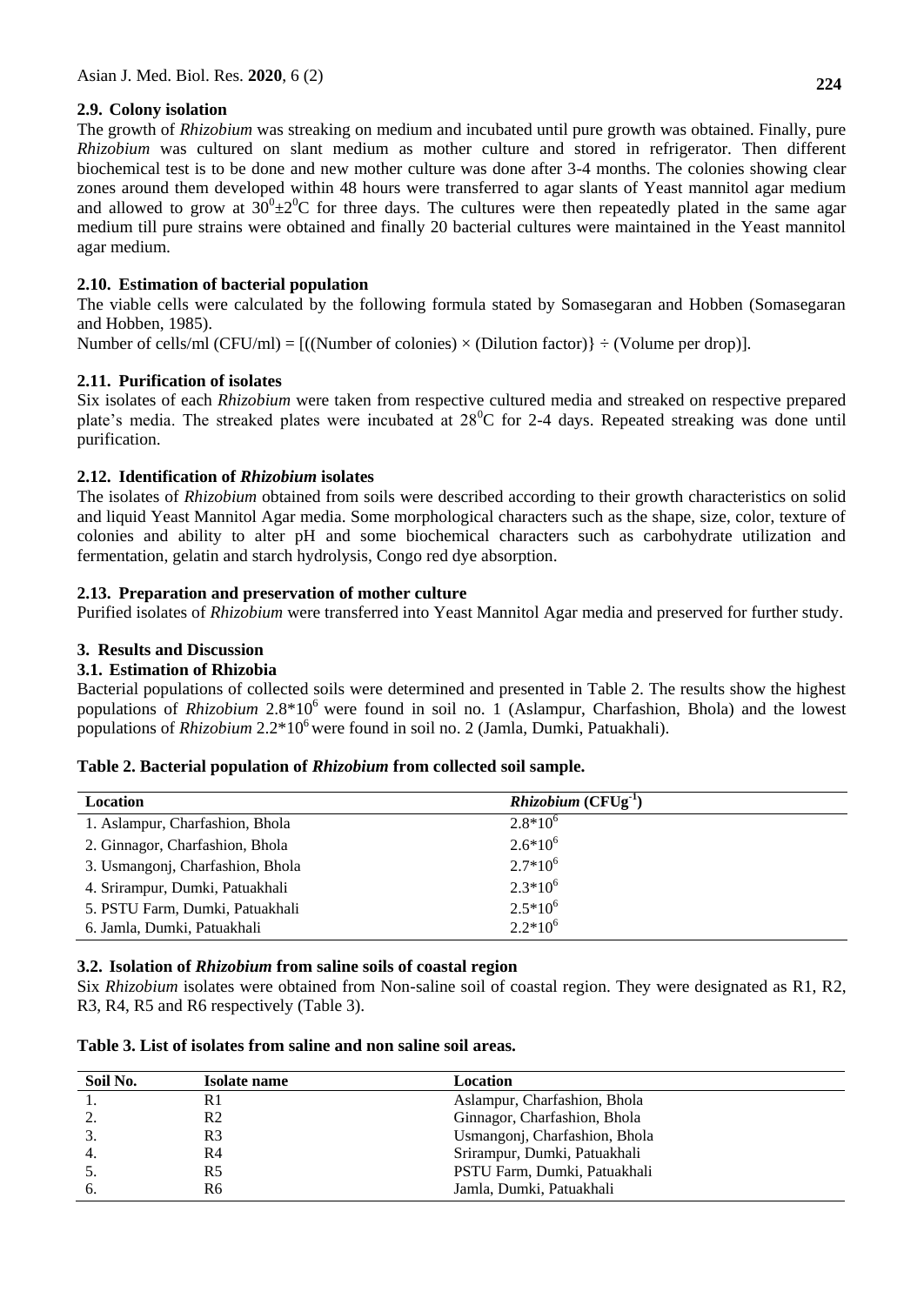## **3.3. Characterization of the isolates**

Results of isolation as well as morphological and biochemical characteristics of isolates are presented below.

#### **3.3.1. Morphological characteristics**

Morphological characteristics of the isolates i.e. colony morphology have been presented in Table 4 and Table 5. The colony characteristics of isolates did not vary widely. All the isolates were found round shape, medium flat elevation, whitish colour, smooth surfaces, odour less, viscous consistency, opaque opacity with entire margin on Congo red yeast extract mannitol agar (CRYFMA) plates. All the isolates were found medium, small, large in size.

#### **3.3.2. Microscopic tests**

#### **3.3.2.1. Simple staining (shape of cells)**

The shape of the cells of rhizobia isolates are presented in Table 5. All the isolates were found short rod in shape. Vincent stated that *Rhizobium* was rod/ short rod shaped (Vincent *et al.,* 1980).

## **3.3.2.2. Motility test**

All the 6 isolates under study were found motile in nature. Vincent stated that *Rhizobium* was generally motile (Vincent *et al.,* 1980).

## **3.3.2.3. Gram reaction test**

All the 6 isolates have shown gram negative in reaction. Vincent stated that *Rhizobium* was gram negative (Vincent *et al.,* 1980).

|  |  | Table 4. Colony characteristics of Rhizobium isolates on Yeast Mannitol Agar media. |  |
|--|--|-------------------------------------------------------------------------------------|--|
|  |  |                                                                                     |  |

| <b>Isolate</b> | <b>Shape</b> | Elevation   | Odor      | <b>Margin</b> | <b>Surface</b> | <b>Opacity</b> | Colour  | <b>Consistency</b> |
|----------------|--------------|-------------|-----------|---------------|----------------|----------------|---------|--------------------|
| R <sub>1</sub> | Round        | Medium flat | Odor less | Entire        | Smooth         | Opaque         | Whitish | <b>Viscous</b>     |
| R <sub>2</sub> | Round        | Medium flat | Odor less | Entire        | Smooth         | Opaque         | Whitish | <b>Viscous</b>     |
| R <sub>3</sub> | Round        | Medium flat | Odor less | Entire        | Smooth         | Opaque         | Whitish | <b>Viscous</b>     |
| R <sub>4</sub> | Round        | Medium flat | Odor less | Entire        | Smooth         | Opaque         | Whitish | <b>Viscous</b>     |
| <b>R5</b>      | Round        | Medium flat | Odor less | Entire        | Smooth         | Opaque         | Whitish | <b>Viscous</b>     |
| R <sub>6</sub> | Round        | Medium flat | Odor less | Entire        | Smooth         | Opaque         | Whitish | <b>Viscous</b>     |

#### **Table 5. Morphological (microscopic) characteristics of** *Rhizobium* **isolates.**

| <b>Isolate</b> | <b>Shape</b> | <b>Gram reaction</b> | <b>Motility</b> |  |
|----------------|--------------|----------------------|-----------------|--|
| R <sub>1</sub> | Short rod    | Gram negative        | Motile          |  |
| R <sub>2</sub> | Short rod    | Gram negative        | Motile          |  |
| R <sub>3</sub> | Short rod    | Gram negative        | Motile          |  |
| R <sub>4</sub> | Short rod    | Gram negative        | Motile          |  |
| R <sub>5</sub> | Short rod    | Gram negative        | Motile          |  |
| R <sub>6</sub> | Short rod    | Gram negative        | Motile          |  |

#### **3.3.3. Biochemical tests**

Results of biochemical tests are presented below-

#### **3.3.3.1. Congo red absorption test**

From the Table 6 it was presented observed that all the bacterial isolates did not absorb Congo red at young stage but absorbed slightly when cultures became old. The isolates absorbed counter stain. Vincent *et al*. (1980) stated that *Rhizobium* was gram negative, rod shaped and generally motile. The isolates produce circular, low convex to convex, mucous and opaque white. The isolates were observed to lack the ability to absorb Congo red from yeast extract mannitol agar medium containing this dye. Similar result was observed by Barbar (Barbar *el al.,* 1983).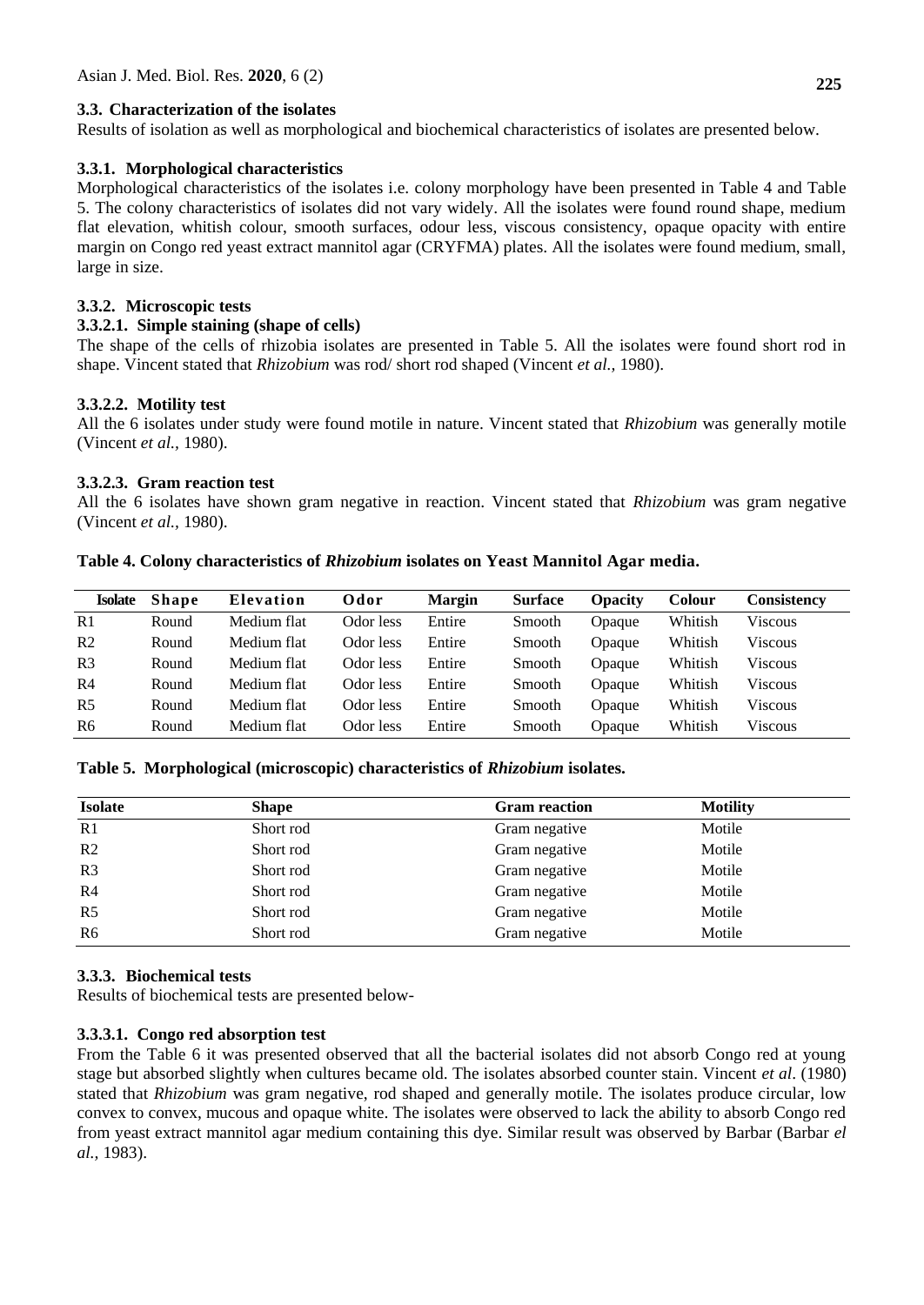#### **Table 6. Congo red absorption of different rhizobial isolates.**

| <b>Isolate</b> |               | Congo red absorption |  |  |  |
|----------------|---------------|----------------------|--|--|--|
|                | Young culture | Old culture          |  |  |  |
| R1             | Not absorbed  | Weakly absorbed      |  |  |  |
| R <sub>2</sub> | Not absorbed  | Weakly absorbed      |  |  |  |
| R <sub>3</sub> | Not absorbed  | Weakly absorbed      |  |  |  |
| R <sub>4</sub> | Not absorbed  | Weakly absorbed      |  |  |  |
| R <sub>5</sub> | Not absorbed  | Weakly absorbed      |  |  |  |
| R <sub>6</sub> | Not absorbed  | Weakly absorbed      |  |  |  |

#### **3.3.3.2. BTB test**

All the bacterial isolates produced acid on BTB-YEMA plates. The results are presented in Table 7. The growth of the all fast growers develops yellow color that results acidic in nature.

#### **3.3.3.3. Hofer's alkaline broth test**

Among the six isolates none had grown on Hofer's alkaline broth (Table 7).

|  |  |  |  | Table 7. Biochemical observation of different rhizobial isolates. |
|--|--|--|--|-------------------------------------------------------------------|
|--|--|--|--|-------------------------------------------------------------------|

| Isolate        | <b>BTB</b> test |               |               | Hoffer's alkaline test |
|----------------|-----------------|---------------|---------------|------------------------|
|                | <b>Growth</b>   | Observation   | <b>Result</b> | Growth                 |
| R1             | Fast growth     | Yellow colour | Acidic        | No growth              |
| R <sub>2</sub> | Fast growth     | Yellow colour | Acidic        | No growth              |
| R <sub>3</sub> | Fast growth     | Yellow colour | Acidic        | No growth              |
| R <sub>4</sub> | Fast growth     | Yellow colour | Acidic        | No growth              |
| R <sub>5</sub> | Fast growth     | Yellow colour | Acidic        | No growth              |
| R6             | Fast growth     | Yellow colour | Acidic        | No growth              |

#### **3.3.3.4. Growth on Different pH**

The growth responses of the *Rhizobium* isolates were investigated in the YEMA medium having 5 levels of pH. The pH levels 4.0, 5.0, 6.0, 7.0 were created adding HCl solution and 8.0 adding NaOH as required. Results in the Table 8 show that all the isolates viz., R1, R2, R3, R4, R5 and R6 were heavy growers at pH 6.0 and 7.0. At pH 8.0 all isolates viz., R1, R2, R3, R4, R5 and R6 were found medium growth. But at pH 4 and 5 isolates were found minimum to medium growth. At pH 5.0 most of the isolates were found medium growth except R3. Kucuk found that rhizobia grew on pH levels 5 and 9 (Kucuk *et al*., 2006). Similarly Shraddha Bhatt also found that rhizobia were grown in YEM medium with pH values of 4, 5, 7 and 9 (Shraddha Bhatt *et al.,* 2013).

**Table 8. Effect of different pH on Rhizobium isolates in Yeast Mannitol Agar media.**

| <b>Isolate</b> | Different pH |         |         |  |  |  |
|----------------|--------------|---------|---------|--|--|--|
|                |              |         |         |  |  |  |
| R.             |              | $++$    | $++$    |  |  |  |
| R <sub>2</sub> |              | $++$    | $++$    |  |  |  |
| R <sub>3</sub> |              | $++$    | $++$    |  |  |  |
| R <sub>4</sub> |              | $^{++}$ | $+ +$   |  |  |  |
| R <sub>5</sub> |              | $^{++}$ | $^{++}$ |  |  |  |
| R <sub>6</sub> |              | $++$    | $^{++}$ |  |  |  |

 $++$  = Heavy growth,  $+$  = Medium growth,  $-$  = Minimum growth

#### **3.3.3.5. Carbohydrate utilization**

Results of carbohydrate utilization by the isolates are presented in Table 9. The sign of carbohydrate utilization was observed from the growth and fermentation characteristics of the isolates in a given carbohydrate medium and the variation in growth was identified by measuring the optical density of the media. It was observed that the isolates R1 and R5 showed heavy growth in mannitol and sucrose. R2, R3, R4 and R6 showed minimum growth in mannitol and sucrose. It was also observed that all the isolates showed minimum growth in glucose and produced gas in carbohydrate media used. Chowdhury and Knan (1968) and Podder (1977) working with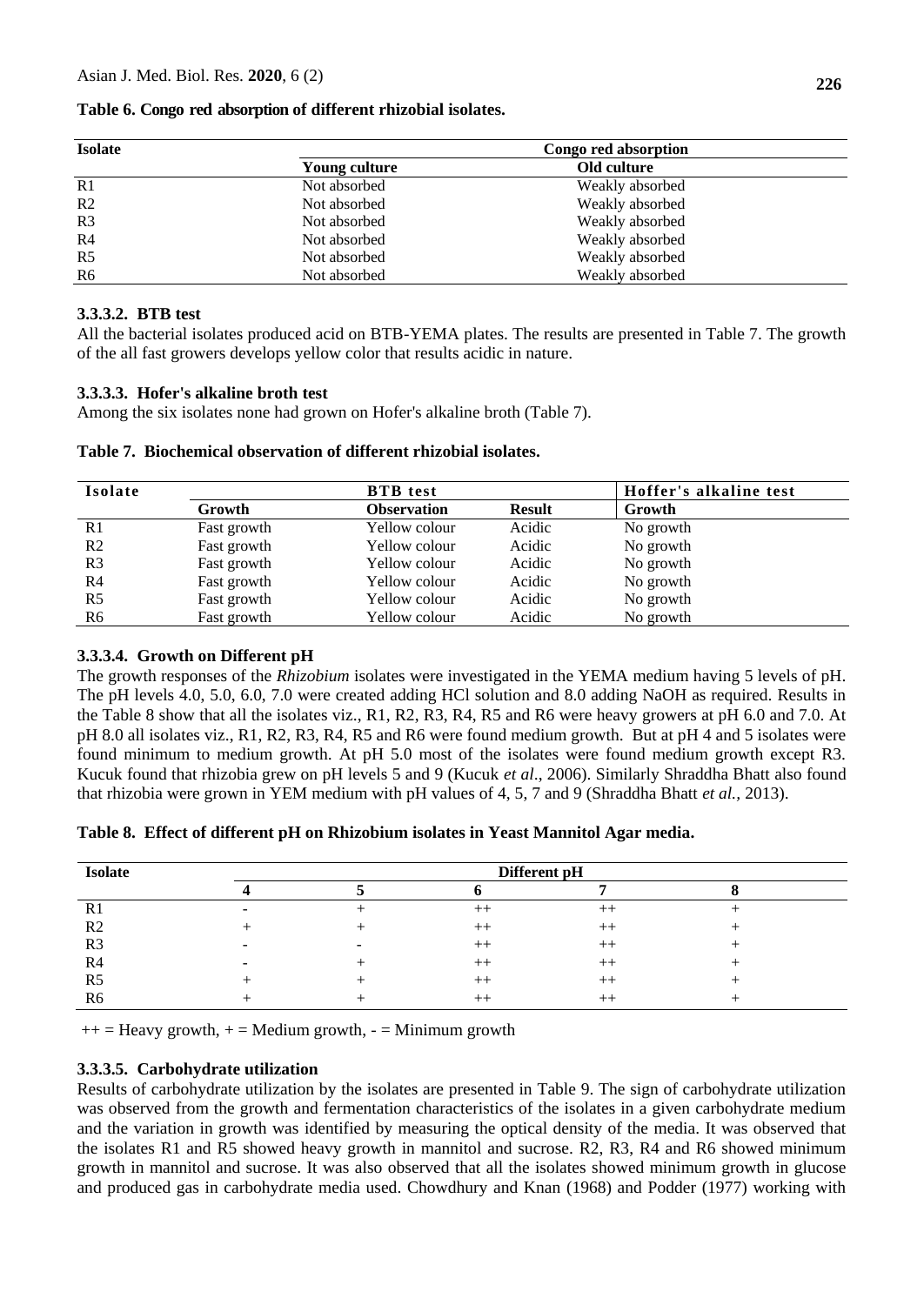chickpea isolates also recorded similar results. Graham reported that most of the rhizobial strains utilized glucose, xylose and arabinose but lactose and sucrose were utilized by a few slow growing rhizobia (Graham *et al*., 1964).

| <b>Strain</b>  | <b>Sucrose</b> | <b>Glucose</b> | <b>Mannitol</b>          |
|----------------|----------------|----------------|--------------------------|
| R <sub>1</sub> | —              |                |                          |
| R <sub>2</sub> |                |                |                          |
| R <sub>3</sub> |                |                |                          |
| R <sub>4</sub> |                |                |                          |
| R <sub>5</sub> | ÷              |                | $\overline{\phantom{0}}$ |
| R6             |                |                |                          |

|  | Table 9. Carbohydrate utilization and fermentation by the strains. |  |  |  |
|--|--------------------------------------------------------------------|--|--|--|
|  |                                                                    |  |  |  |

 $++ =$ Heavy growth,  $+=$  Minimum growth

#### **3.3.3.6. Gelatin hydrolysis**

Results in Table 10 show that R4, R5 and R6 isolates had the capacity to hydrolyse gelatin. On the other hand, R1, R2 and R3 gave negative result for gelatin hydrolysis. But Podder reported that none of the isolates from chickpea used in his study could hydrolyse gelatin (Podder *et al.,* 1977).

#### **3.3.3.7. Strach hydrolysis**

R1, R2, R3, R4 and R6 of the isolates gave positive results for starch hydrolysis (Table 10). R5 of the isolates gave negative results for starch hydrolysis (Table 10). Halos developed around the bacterial colonies. Podder also noted that the isolates from chickpea failed to cause hydrolysis of starch (Podder *et al.,* 1977).

#### **3.3.3.8. Catalase test**

Results in the Table 10 show that all of the test isolates gave positive results for catalase test. All of the isolates produced bubbles within a few seconds.

| <b>Isolates</b> | Gelatin hydrolysis       | <b>Starch hydrolysis</b> | <b>Catalase test</b> |
|-----------------|--------------------------|--------------------------|----------------------|
| R1              | Ξ.                       | . +                      |                      |
| R <sub>2</sub>  | $\overline{\phantom{0}}$ | $+$                      |                      |
| R <sub>3</sub>  | н.                       | $+$                      |                      |
| R <sub>4</sub>  | $^{+}$                   | $+$                      |                      |
| R <sub>5</sub>  | $\div$                   | $\overline{a}$           |                      |
| R <sub>6</sub>  |                          | $+$                      |                      |

#### **Table 10. Gelatin hydrolysis, starch hydrolysis and catalase test.**

 $(+)$  = hydrolytic,  $(-)$  = nonhydrolytic and  $+$  = positive result

#### **3.3.4. Growth at different temperature conditions**

All the isolates showed good growth at temperature  $28^{\circ}$ C and  $32^{\circ}$ C (Table 11). Most of the isolates grew weakly (poor growth) at  $14^{\circ}$ C except R3, R5 and R6 isolates. At  $22^{\circ}$ C most isolates exhibited medium growth while three isolates (R3, R5 and R6) recorded poor growth. All the isolates grew at  $38^{\circ}$ C. Only three isolates (R3, R5 and R6) showed medium growth at  $38^{\circ}$ C while rest three showed poor growth. At  $45^{\circ}$ C most isolates exhibited no growth while two isolates (R5 and R6) recorded very poor growth (Table 11).

| Isolate        | Growth in different temperature condition |                |           |                |          |                          |  |  |
|----------------|-------------------------------------------|----------------|-----------|----------------|----------|--------------------------|--|--|
|                | 14" C                                     | $22^{\circ}$ C | $28^0$ C  | $32^{\circ}$ C | $38^0$ C |                          |  |  |
| R <sub>1</sub> |                                           | $+ + +$        | $+ + + +$ | $+ + + +$      | $+ +$    | $\overline{\phantom{a}}$ |  |  |
| R <sub>2</sub> | $++$                                      | $++$           | $+ + + +$ | $+ + + +$      | $++$     | ۰                        |  |  |
| R <sub>3</sub> | -                                         |                | $+ + + +$ | $+ + + +$      | $+ + +$  | $\overline{\phantom{a}}$ |  |  |
| R <sub>4</sub> |                                           |                | $+ + + +$ | $+ + + +$      | $++$     | ۰                        |  |  |
| R <sub>5</sub> | -                                         |                | $+ + + +$ | $+ + +$        | $+ + +$  | ∸                        |  |  |
| R <sub>6</sub> |                                           |                |           |                |          |                          |  |  |

 $-$  = No growth,  $+$  = Very poor growth,  $+$  + = Poor growth,  $+$  +  $+$  = Medium growth,  $+$  +  $+$  = Good growth